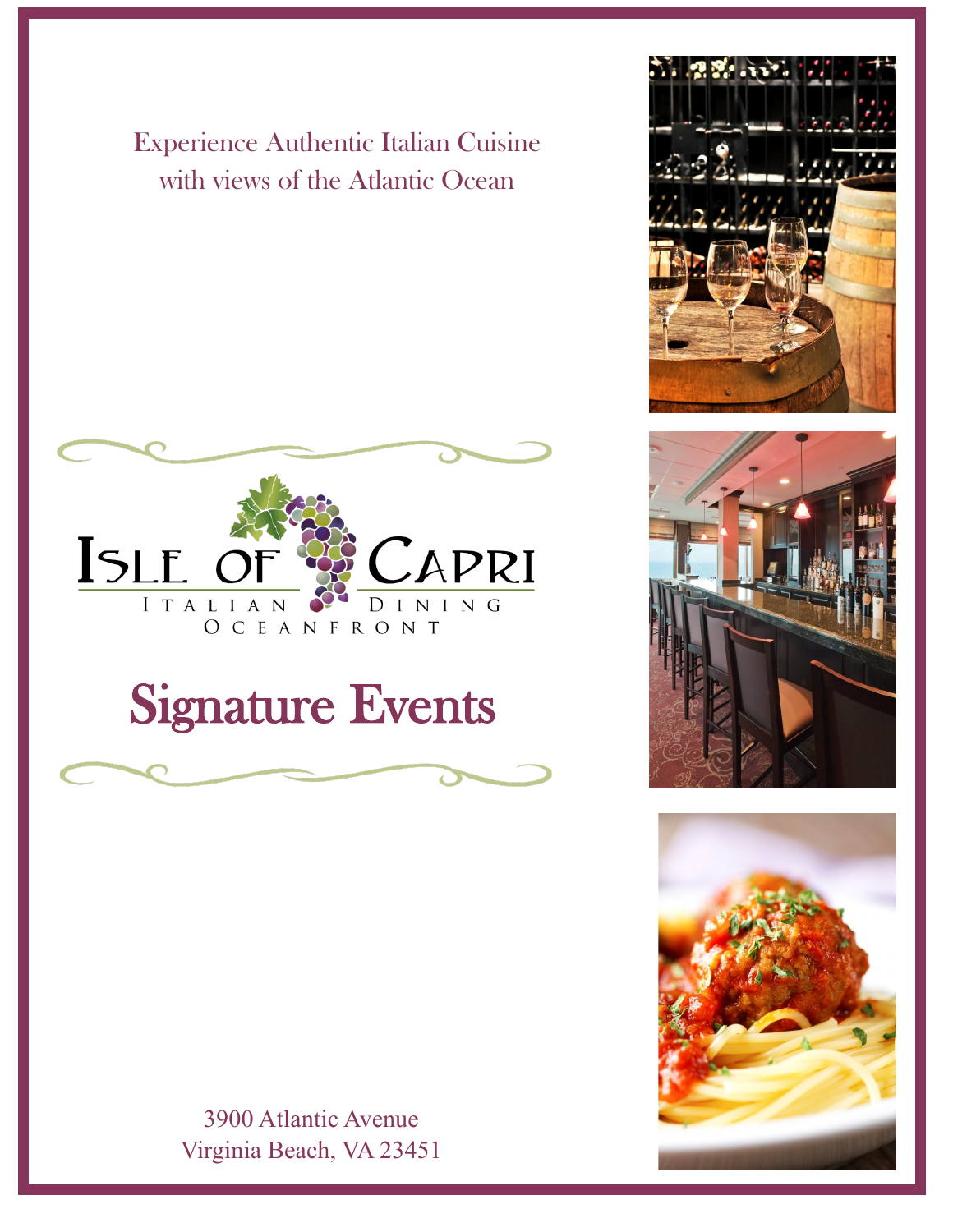### ANTIPASTA / ENHANCEMENTS

Antipasto Platter A colorful presentation of Italian cheeses, meats, olives and peppers

Artisan Cheese Display Domestic and imported cheeses garnished with fresh fruit

Shrimp Della Casa Fresh shrimp sautéed in white wine, lemon, garlic and fresh herbs

Mozzarella Pomodoro Platter Freshly sliced mozzarella with vine ripe tomatoes, sweet red onion and basil balsamic

Calamari Fritti Lightly breaded and served with a zesty marinara

Portobella Platter Marinated portobello with caramelized Vidalia onion balsamic and topped with mozzarella

Signature Isle of Capri tableside Caesar

She Crab Soup

## UNO

**First Course** Fresh Garden Salad (House Italian Dressing Only)

**Second Course** Spaghetti al Pomodoro Spaghetti & Homemade Meatballs

Fettuccini Alfredo con Pollo Classic Italian pasta dish topped with grilled chicken

Pasta Primavera Angel hair pasta tossed with fresh vegetables, olive oil, and garlic

Chicken Oreganata Sautéed with seasoned breadcrumbs in a lemon oregano sauce and served with a side of spaghetti with tomato sauce

**Third Course (select one for all guests)** Tiramisu or Cheesecake



#### **All Isle of Capri private events are subject to, at minimum, \$70++ per person**

#### **(plus 22% Gratuity and 11.5% Tax).**

20 Guest Minimum and 28 Guest Maximum on the exclusive Isle of Capri Riser. Final entrée counts and entrée distinctions for the place cards are due 7 business days prior to event. Full payment is due 7 business days prior to event. Menu items do not include 22% Gratuity and 11.5% Tax. All Guests must adhere to Isle of Capri Dress Code